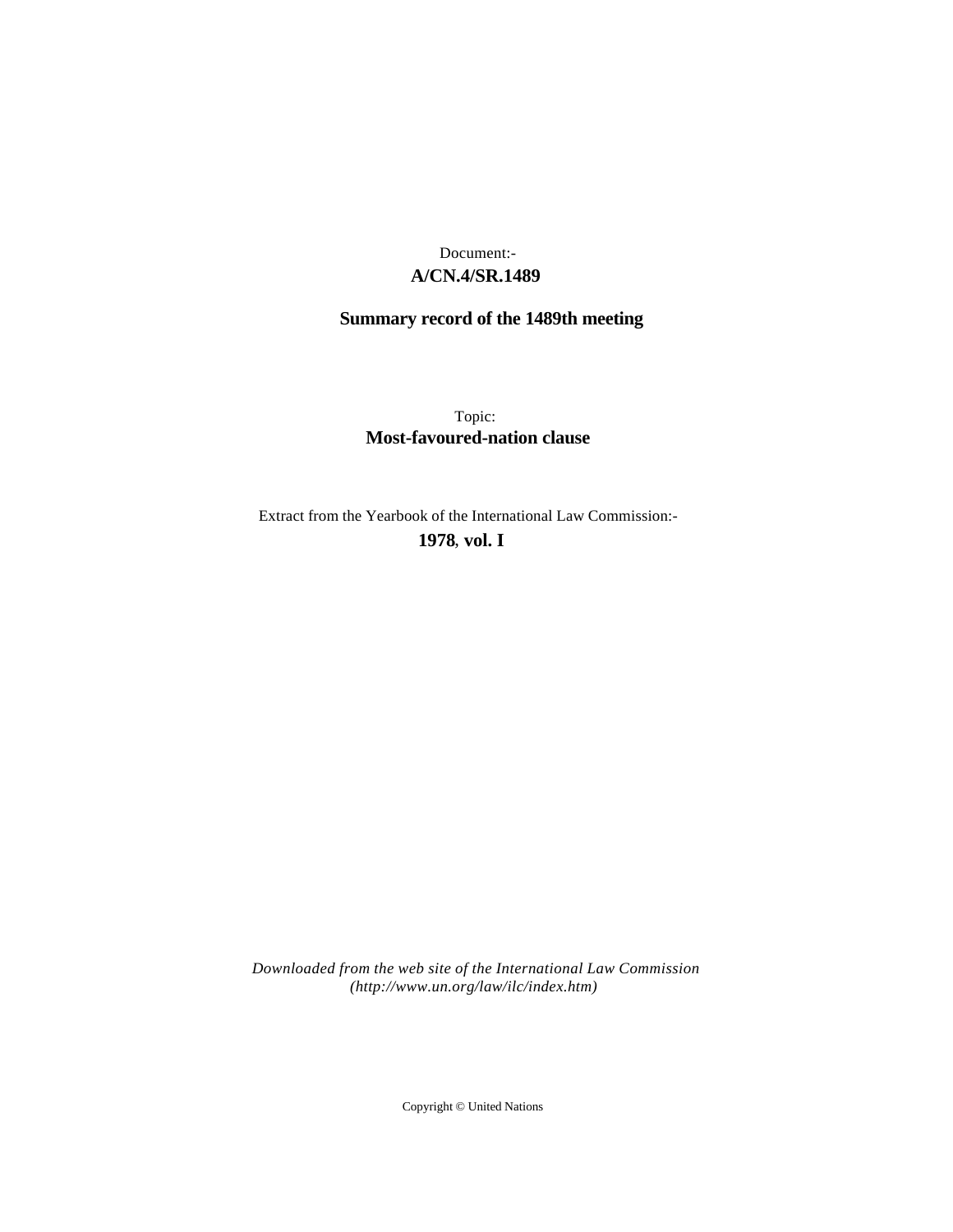brought out clearly in the commentary, even if it were believed to be covered by article 8, which allowed the parties a measure of freedom to contract, or by article 26 (Freedom of the parties to agree to different provisions). In their existing wording, articles 8, 9 and 10 referred solely to the concept of material reciprocity.

43. Mr. SCHWEBEL said he found the dismissal of the conditional most-favoured-nation clause, in the commentary to articles 8, 9 and 10 somewhat premature. A few such clauses still survived in treaties between the United States of America and other States. Consequently, while paragraph (31) of the commentary was accurate in stating that the conditional clause had "virtually disappeared", he considered that paragraphs (10) and (11) tended to overstate the case. He therefore suggested that, in paragraph (19), the word "almost" be added before the word "completely" and that, in paragraph (11), the word "largely" be added after the word "now".<sup>13</sup>

44. He would be interested to hear the Special Rapporteur's views, as well as those of the other members of the Commission on the EEC proposals regarding reciprocity (A/CN.4/308 and Add.l and Add.l/Cil.l, sect. C,6, para. 15).

45. Mr. TSURUOKA said that, at the next meeting, he intended to submit a number of amendments to articles 8, 9 and 10.

46. Mr. RIPHAGEN said he found it difficult to discuss articles 8, 9 and 10 without reference to the new article 10 *bis* proposed by EEC *(ibid.)* and referred to in the Netherlands Government's comment *(ibid.,* sect. A). It would be helpful if the Commission could take the proposed article into account during its discussion, since it dealt with the question of the effect of a most-favoured-nation clause made subject not to material reciprocity but to other conditions.

47. Mr. JAGOTA said his impression was that, while the distinction between conditional and unconditional clauses, as they applied to most-favourednation treatment, had held good in the past, the same could not be said of the future.

48. In prescribing rules of general application, certain major trends had to be borne in mind. One such trend was the proliferation of associations formed for the purpose of promoting various aspects of trade and commerce and of development in general. Such associations were of two kinds. On the one hand, there were associations such as EEC, which had the capacity to enter into agreements containing a mostfavoured-nation clause and which, it had been agreed, fell outside the scope of the draft articles. On the other, there were associations formed by developing countries for the purpose of negotiating special benefits in the interests of development. The latter generally had to be reconciled within the context of

13 See *Yearbook... 1976,* vol. II (Part Two), pp. 24 and 27, doc. A/31/10, chap. II, sect. C, commentary to articles 8, 9 and 10.

the operation of the most-favoured-nation clause and, in so far as they did not have a separate legal personality, the draft articles would apply.

49. A country might join a number of associations or groupings, under each of which special but differing benefits in the sphere of commerce and trade were negotiated and a special regime established. India, for example, had concluded a tripartite agreement with Yugoslavia and Egypt for the establishment of a mutually beneficial arrangement in regard to customs and other matters, for which no special machinery having a separate legal personality existed. It was likewise party to the Bangkok Agreement,  $14$ which again involved an arrangement for the granting of mutual benefits. In all such cases, the question arose as to which of the benefits granted by a country to a group of others in the same association would apply under the most-favoured-nation clause, by virtue of the draft articles, to the members of another association. That situation was not covered by article 21 (The most-favoured-nation clause in relation to treatment under a generalized system of preferences). It was in that respect that the element of conditionality might arise, and the Commission should consider whether that condition should be expressed in terms of material reciprocity or in some other form. For example, if India agreed to accord the same privileges to the members of one group as it gave to those of another, but only in so far as it was able to do so or subject to its best endeavours, that would amount to a condition in regard to the application of the most-favoured-nation clause to the other beneficiaries to which it had also granted benefits. His question, therefore, was whether that type of problem should be regarded as involving conditions of reciprocity or of the application of the mostfavoured-nation clause, or whether it should be regarded as falling within the scope of rights under the most-favoured-nation clause.

50. He also wondered whether it was accurate to talk of only two types of most-favoured-nation clause, conditional and unconditional, the sole condition being that of material reciprocity, or whether there might not also be an intermediate position. If so, that should be anticipated in the drafting of articles 8, 9 and 10; if not, the situation was perhaps covered by article 11.

*meeting rose at 6 p.m.*

<sup>14</sup> First agreement on trade negotiations among developing member countries of ESCAP. For text, see TD/B609/Add.l (vol. V), pp. 177-187.

## **1489th MEETING**

*Tuesday, 30 May 1978, at 10.05 a.m.*

*Chairman:* Mr. Jose SETTE CAMARA

*Members present:* Mr. Ago, Mr. Calle y Calle, Mr. Dadzie, Mr. Diaz Gonzalez, Mr. El-Erian, Mr. Francis,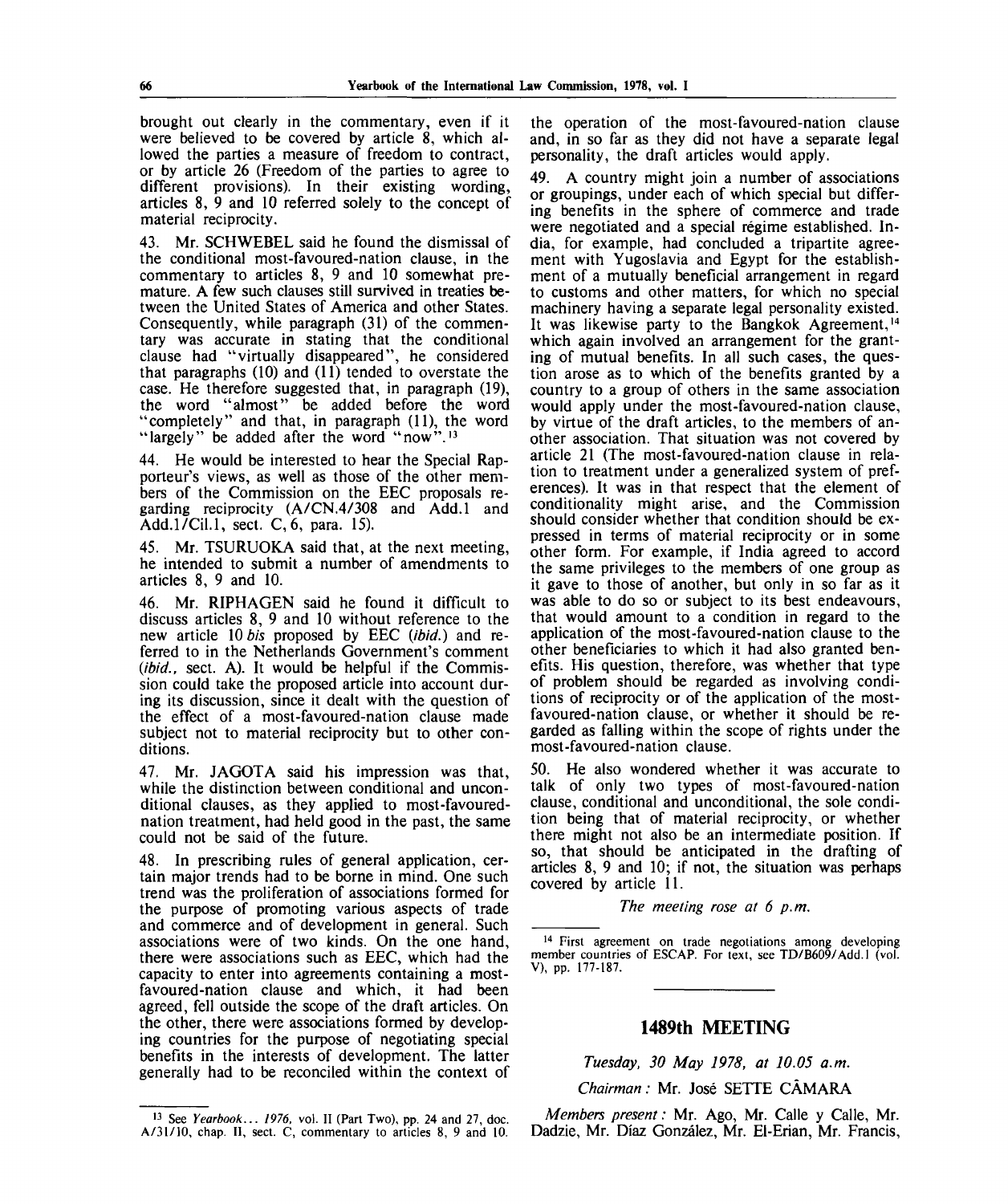Mr. Jagota, Mr. Njenga, Mr. Quentin-Baxter, Mr. Reuter, Mr. Riphagen, Mr. Sahovic, Mr. Schwebel, Mr. Sucharitkul, Mr. Tabibi, Mr. Tsuruoka, Mr. Ushakov, Sir Francis Vallat, Mr. Verosta.

### **The most-favoured-nation clause** *(continued)* **(A/CN.4/ 308 and Add.l and Add.l/Corr.l, A/CN.4/309 and Add.l and 2)**

[Item 1 of the agenda]

#### DRAFT ARTICLES ADOPTED BY THE COMMISSION: SECOND READING *(continued)*

ARTICLE 8 (Unconditionality of most-favoured-nation clauses),

ARTICLE 9 (Effect of an unconditional-most-favourednation clause), *and*

ARTICLE 10 (Effect of a most-favoured-nation clause conditional on material reciprocity)<sup>1</sup>  *(continued)*

1. Mr. USHAKOV (Special Rapporteur), referring to Mr. Jagota's comments at the previous meeting, wished to explain the difference between a conditional and an unconditional most-favoured-nation clause. Any most-favoured-nation clause involved conditions, if only so that its scope should be clearly defined, but conditions of that kind did not make it a conditional clause. For a clause to be conditional, the granting State had to undertake to accord to the beneficiary State the same treatment as that which it accorded to a third State, provided that the beneficiary State accorded to it some counterpart equivalent to that which it received from the third State. Conditional most-favoured-nation clauses had been common in treaties until after the First World War. It had then been realized that clauses of that kind could give rise to enormous difficulties, for it was hard to determine whether the granting State had received the equivalent treatment it had requested from the beneficiary State and whether such treatment was equivalent to that it had received from the third State. In such circumstances, it was always possible to block the granting of most-favoured-nation treatment. It was thus for practical reasons that States had stopped including conditional most-favoured-nation clauses in their agreements. In the absence of explicit conditions of material reciprocity, most-favourednation clauses had, accordingly, been deemed to be unconditional.

2. At the previous meeting, Mr. Jagota had also pointed out that the granting State and the beneficiary State could agree on any condition they wished. Thus the granting State could untertake to accord to the beneficiary State any treatment it accorded to a third State, with the exception of that which it accorded to a group of States. In his own opinion, however, a clause containing such a condition was not a most-favoured-nation clause; it was,

at best, a favoured-nation clause. Thus the favours that the granting State extended to a group of States and refused to extend to the beneficiary State might be greater than those it extended, in the same area, to a certain third State. If the granting State confined itself to extending favours to a single third State, a most-favoured-nation clause might be said to exist; if it extended favours to a large number of States, however, a genuine "most-favoured-nation clause" within the meaning of the term as used in the draft, could not be said to exist. Any restriction *ratione personae* prevented the clause from being a mostfavoured-nation clause. It was obvious that such a clause could nevertheless apply with the mutual consent of the States in question and that there were numerous general exceptions under international law, such as the one that applied to land-locked States.

3. The CHAIRMAN recalled that it had been suggested that the Commission consider the new article proposed by EEC (A/CN.4/308 and Add.l and Add.l/Corr.l, sect. C, 6, para. 15) for insertion after article 10. Any member wishing to comment on that proposal was of course free to do so.

4. Mr. USHAKOV (Special Rapporteur) said that, according to EEC, account should be taken of the *de facto* differences in trade conditions resulting from differences in economic systems. That applied not only to countries with centrally planned economies and market-economy countries, but also to industrialized and developing countries. But aside from any political and economic considerations, the proposed article 10 *bis* would lead to the interpretation of an unconditional clause as a conditional clause, inasmuch as, under that provision, a clause that did not actually contain a condition for real reciprocity of advantages should be interpreted as implying a condition of material reciprocity. The idea defended by EEC, as expressed in article 10 *bis,* was certainly not acceptable.

5. Mr. SUCHARITKUL said he had the impression that the legal concept of reciprocity was going to cause some legal and technical difficulties. He noted, incidentally, that reference had constantly been made to reciprocity of treatment, but never to identity of treatment.

6. The order of the articles under consideration seemed logical. It was appropriate to state first the general principle of unconditionality in the form of a presumption: unless the parties to a treaty otherwise agreed, a most-favoured-nation clause was presumed to be unconditional. The following article, relating to the effect of such a clause, gave rise to some difficulty. The application of a most-favoured-nation clause always involved three States: the granting State, the favoured State and the beneficiary State. He was not sure whether reciprocity could operate twice. The favours the granting State extended to the favoured State might already be subject to a condition of reciprocity. In such a case, would the direct application of article 9 lead to the cancellation of the condition of reciprocity contained in the agreement

<sup>1</sup> For texts, see 1488th meeting, para. 33.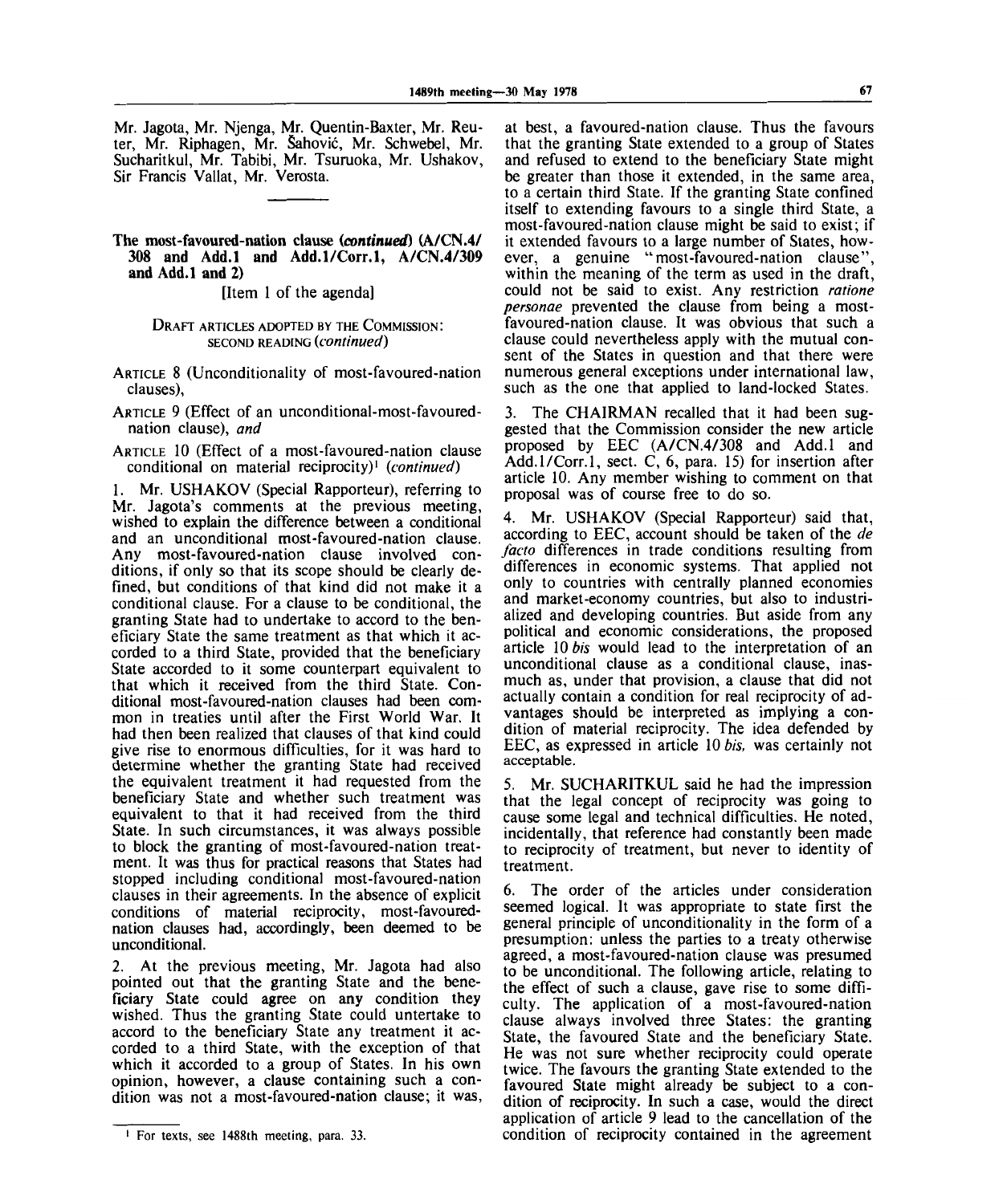between the granting State and the favoured State? It was difficult to answer that question and certainly neither article 8 nor article 9 could do so. The difficulty could, moreover, take a different form: if the agreement between the granting State and the beneficiary State contained a most-favoured-nation clause that was expressly considered to be unconditional, would that clause cancel out the condition of reciprocity between the granting State and the favoured State?

7. The expression "material reciprocity" was also unclear. In most cases, States sought, by means of a most-favoured-nation clause, to grant one another practical advantages. "Material reciprocity" should therefore be understood to mean some practical or tangible reciprocity. In English, however, that expression could be taken as meaning proportionate or substantial reciprocity. The solution to that problem was perhaps to be found in article 2,<sup>2</sup> paragraph *(e),* where "material reciprocity" was defined, but he was not sure that the explanation offered was really adequate.

8. It was uncertainties of that kind that had prompted Mr. Jagota to ask a number of questions. The Special Rapporteur had answered them by referring to articles 21 to 23 of the draft, which related to general exceptions under international law. In that connexion, he would point out that, under'article 26, the granting State and the beneficiary State were free to agree on provisions other than those contained in the draft. They would therefore be free to agree on a clause similar to the one contained in the article 10 *bis* proposed by EEC. With regard to that provision, he would merely point out that, although the purpose of a most-favoured-nation clause was usually to ensure non-discrimination, there were a great many exceptions, particularly in favour of landlocked States and with regard to treatment extended to continguous State to facilitate frontier traffic or to treatment extended under a generalized system of preferences. The world was thus divided into several categories of States, depending on their geographical location or their level of economic development. It was true that the treatment accorded by a developed State to developing countries under a generalized system of preferences did not necessarily apply to developed States, even when there was a most-favourednation clause, but any attempt to cater for other categories of that kind, which would not normally be accepted, would require some very thorough preliminary study.

9. Mr. TABIBI said that most-favoured-nation treatment necessarily implied a favour granted by certain States to other States. In the absence of such a favour, there could be no question of most-favourednation treatment. In that sense, article 10, dealing as it did with the condition of material reciprocity, differed in concept from articles 8 and 9, which dealt with the unconditionality of most-favoured-nation clauses and their effect, as well as from the draft

**See 1483rd meeting, foot-note 1.**

articles as a whole, which were designed to promote trade and mutual co-operation. It had been the view of many members of the Sixth Committee of the General Assembly that a conditional clause would do little to assist the cause of the Third World, since such a clause necessarily implied some kind of compensation on the part of the economically weaker beneficiary developing nations.

10. There was the further question of the position of the land-locked countries. In an arrangement, say, between India and Nepal relating to transit facilities, Nepal, having no port, would find it impossible to offer the same kind of facilities to India. Admittedly, reciprocity was mentioned in the 1958 Convention on the High Seas<sup>3</sup> and also in the 1965 Convention or Transit Trade of Land-locked States,<sup>4</sup> but the time had come to recognize that, in some situations, material reciprocity was not a practical proposition.

11. On that basis, he could accept draft articles 8 and 9. He could also accept article 10, although he regarded a condition of material reciprocity as more in the nature of a trade bargain between two countries and therefore not truly in keeping with the character of a most-favoured-nation clause.

12. He agreed with the Special Rapporteur regarding the new article proposed by EEC, but some further explanation of its content and purport was required.

13. Mr. JAGOTA said the remarks he had made at the previous meeting had been addressed to the way in which the application of the most-favoured-nation clause to trade and commerce might be expressed in terms of the draft, bearing in mind developments in the modern world. The commentary to articles 8, 9 and 10 brought out clearly the distinction between conditional and unconditional clauses. It also suggested that the former did not apply to trade and commerce, but only to matters such as consular relations. That might well have been true historically, but developments, both past and future, made it necessary to ascertain the extent to which such clauses were covered by the draft articles.

14. It was internationally recognized that developing countries should be free to enter into various types of association or arrangement for the purpose of promoting their economies and extending their trade and commerce. An association such as a customs union or free-trade area clearly did not fall within the scope of the draft articles. A group of developing countries might, however, enter into an arrangment for their mutual development and assistance which provided for the application of most-favoured-nation treatment as between themselves. That was by no means an unusual occurrence. The question then arose of the application of the benefits under that arrangement to another grouping to which the countries in question might also be a party. If the clause were defined in absolute terms, the effect would be

<sup>3</sup>  **United** Nations, *Treaty Series,* vol. 450, p. 83.

<sup>4</sup>  *Ibid.,* vol. 597, p. 3.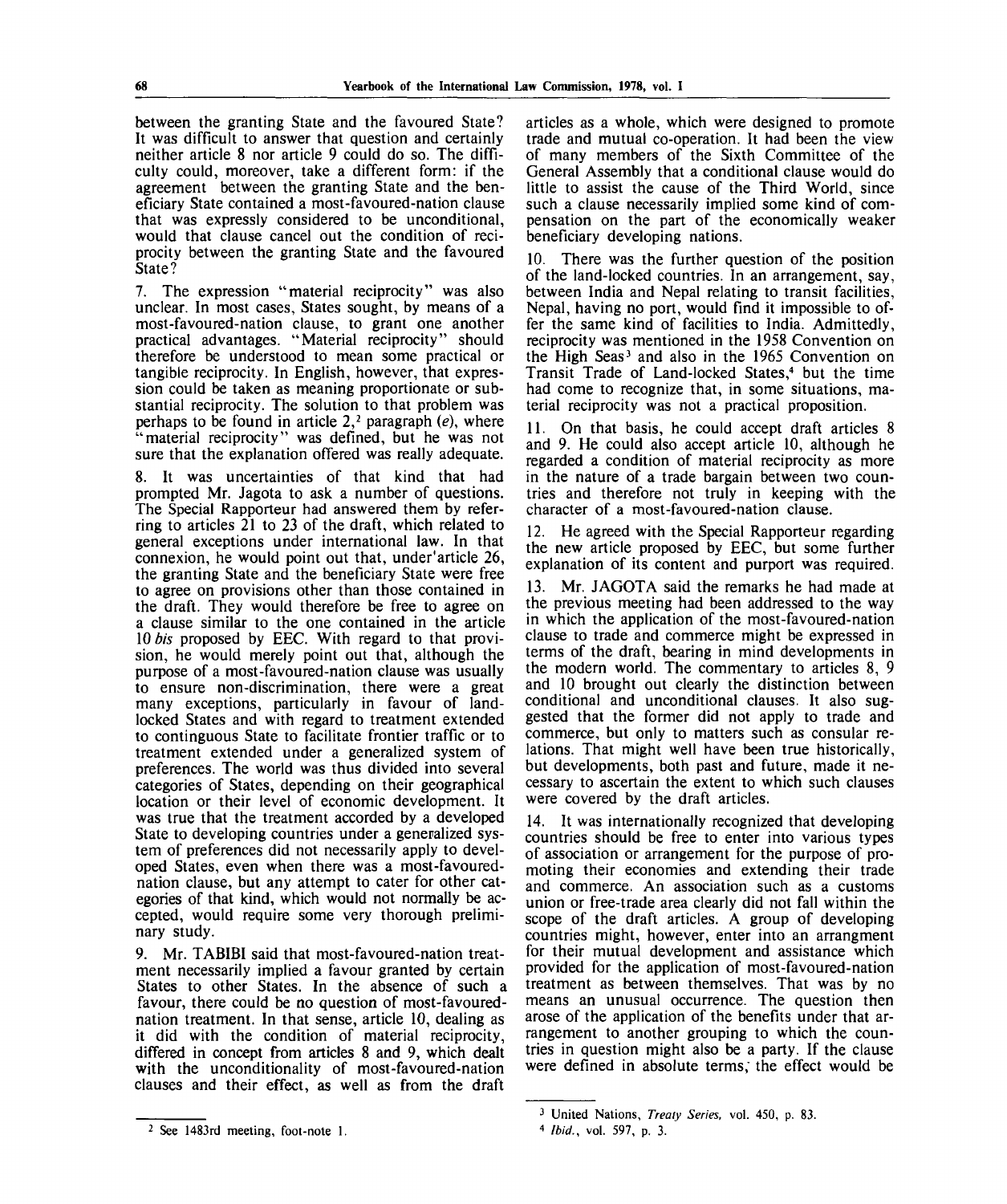that the benefits negotiated between one group of developing countries would apply automatically to another group. That, in his view, was an entirely unrealistic approach. He had referred in that connexion to the Tripartite Agreement on Trade Expansion and Economic Co-operation among India, the United Arab Republic and Yugoslavia, as well as to the Bangkok Agreement, $<sup>5</sup>$  to which several countries, including In-</sup> dia, were parties. Similarly, 16 developing countries were parties to the GATT Protocol relating to Trade Negotiations among Developing Countries, and each of them might enter into special arrangements.

15. If it were simply a matter of applying the mostfavoured-nation clause, subject to the condition of material reciprocity, then the draft articles would not cause any difficulty. Such a clause could, however, be so worded as to give rise not to the automatic but to the qualified or conditional application of the benefits enjoyed by the members of one groupint to those of another. He had in mind, for example, a condition providing that the members of the grouping should use their best endeavours to apply any such benefits, or that such benefits should be applicable given a certain balance of convenience. The next question, therefore, was whether such a provision should be regarded as a conditional application of the most-favoured-nation clause, and therefore as being covered by draft articles 8, 9 and 10, or as an exception, in which case it would fall either under article 21 (The most-favoured-nation clause in relation to treatment under a generalized system of preferences) or under article 3 (Clauses not within the scope of the present articles). Alternatively, it could perhaps be dealt with under draft article 26 (Freedom of the parties to agree to different provisions).

16. The Commission should take note of what was an increasingly common occurrence and at least indicate whether it regarded that occurrence as a condition or an exception to the most-favoured-nation clause, or as a matter on which the parties had complete freedom of action.

17. Mr. USHAKOV (Special Rapporteur) said that the problem raised by Mr. Jagota came under article 15, and that it would be premature to discuss the question of the right of the beneficiary State to the treatment extended by the granting State to a third State under a multilateral agreement. The special case of customs unions and similar associations of States should be left until later.

18. Mr. TSURUOKA proposed some amendments to be articles under consideration. First, in article 8, the words "is unconditional" should be replaced by the words "shall be deemed to be unconditional", which were more accurate because they expressed the idea of presumption on which the article was based. In additiion, the reservation at the end of the article, reading "unless that treaty otherwise provides or the parties otherwise agree", might simply be replaced by

the words "unless the parties otherwise agree", which would fully cover the situation in which the treaty otherwise provided. Next, in article 9, the words "without the obligation to accord material reciprocity to the granting State" might be replaced by the words "immediately upon the coming into force of such a clause and without conditions". Lastly, in article 10, since the right of the beneficiary State to most-favoured-nation treatment arose as soon as the clause entered into force, material reciprocity was only a condition for the exercise of that right. He therefore proposed that the words "acquires the right" be replaced by the words "is entitled".

19. Mr. REUTER regarded Mr. Tsuruoka's proposal to replace the words "is unconditional" in article 8 by the words "shall be deemed to be unconditional" as of fundamental importance. He could accept article 8 only with that amendment, and even then with some reservations.

20. The Commission had to decide whether it intended to study certain legal devices in the abstract or from the point of view of their current practical utility. The commentary and the report of the Special Rapporteur showed that conditional clauses had at one time been in favour but were no longer used. If it were true that that time had passed and had been succeeded by an era without conditional clauses, then it would have to be said that the international community had already entered the next era. States, particularly developing countries, no longer wanted abstract equality. Just as, at the internal level, individuals were no longer satisfied with purely nominal equality, so, at the international level, States also aspired to genuine equality.

21. It was therefore not enough to say, as the Commission was saying, that the unconditioanl clause was the most important. In its proposed article 10 *bis* (A/CN.4/308 and Add.l and Add.l/Corr.l, sect. C, 6, para. 15), EEC had expressed, albeit somewhat clumsily, the idea that the presumption of the unconditionality of a most-favoured-nation clause was not acceptable for exchanges of goods and services between countries with different social and economic systems. He was therefore of the opinion that, at least, a reference should be included in articles 8, 9 and 10 to the succeeding articles of the draft. However valuable it might be for industrialized States, the presumption of unconditionality was no longer valid in international relations. History had taken its course, and conditional clauses were now reappearing. For example, the treaty concluded between EEC and China contained a most-favoured-nation clause drafted in terms that clearly showed that China did not want abstract equality. The same was true of all other developing countries. That should therefore be taken into account from the outset.

22. Mr. NJENGA agreed that the Commission should revert to the important question raised by Mr. Jagota when it considered the most-favoured-nation clause as it applied to relations between developing countries *inter se.*

<sup>&</sup>lt;sup>5</sup> See 1488th meeting, foot-note 14.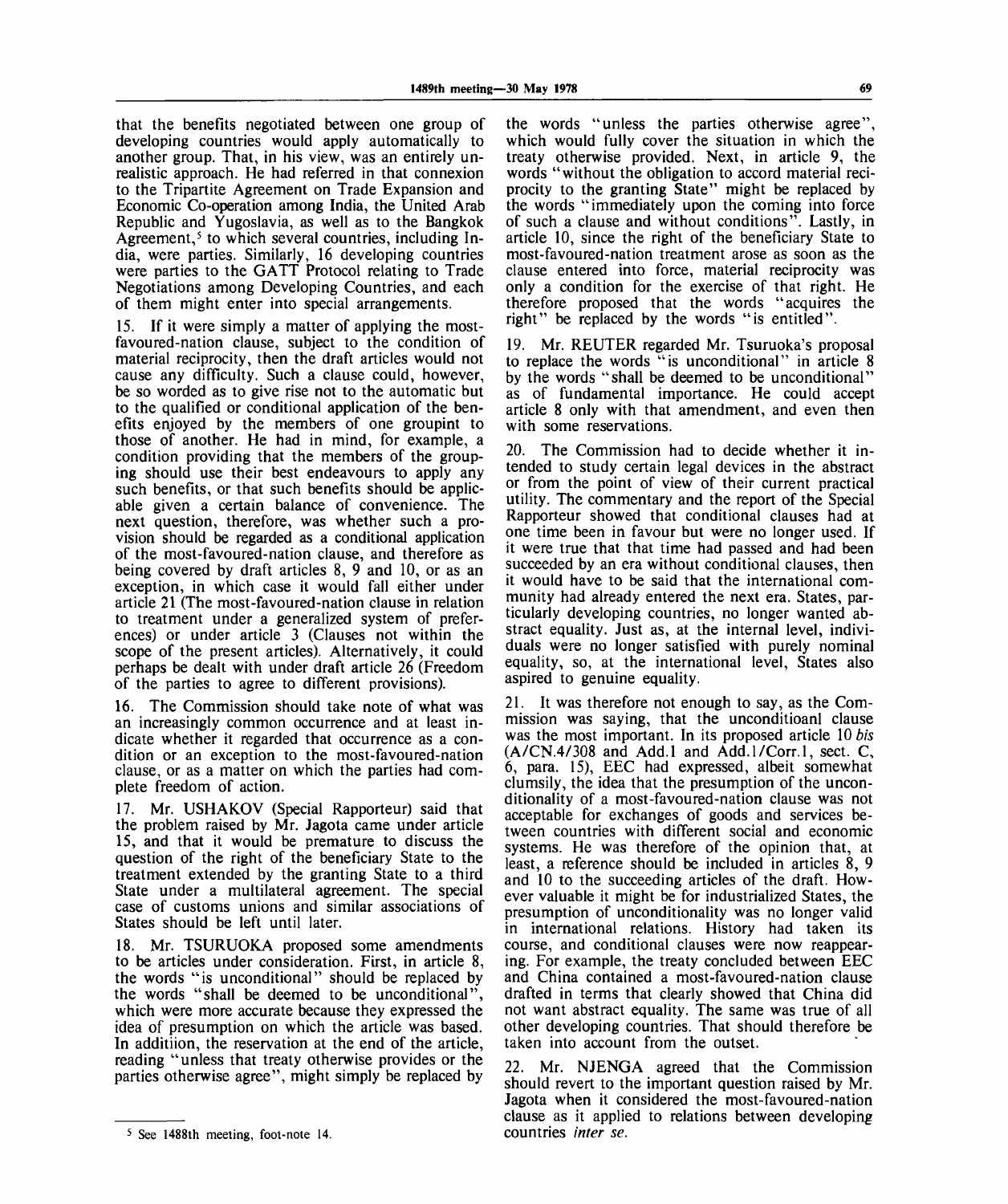23. The reason why he was unable to support the new article proposed by EEC was that the proposal was based on the assumption that there were only two economic and social systems: that of the developed market-economy countries and that of the socialist centralized-economy countries. In fact, there were many others. The existence of those two systems did not justify the creation of another category of conditional clause, which would be the effect if the relationship between those systems were omitted from the scope of the unconditionality of the mostfavoured-nation clause. He also found the wording of the proposed new article somewhat difficult to understand. Who, for instance, would decide whether most-favoured-nation treatment would lead to "an equitable distribution of advantages and obligations of comparable scale"? In his view, the very purpose of most-favoured-nation treatment was to remove discrimination in trade.

24. Further, he could not agree that it was only under socialist systems that government interests played a part in national trade; even in industrialized countries they did so to a greater or lesser degree. Indeed, developing countries had found that when their textile industries had gained an advantage over those of developed countries, barriers had suddenly been erected—by governments, not by industry.

25. Trade and commerce in developing countries were in the hands both of State bodies and of free enterprise, and consequently could not be classified according to one system or another. Once exceptions were introduced on that basis, varying degrees of discrimination in trade would sooner or later inevitably appear. Qualifications in specific cases, such as in the trade agreements between EEC and China referred to by Mr. Reuter, were quite justified, but such qualifications should not be made the subject of general rules in the draft articles. That would merely pave the way for a built-in mechanism in trade, based not only on social and economic but also on political criteria, and to provide for that type of hidden discrimination would be doing a disservice to the development of international law.

26. Mr. RIPHAGEN said that possibly the most important of all the draft articles were articles 25 (Nonretroactivity of the present articles) and 26 (Freedom of the parties to agree to different provisions).

27. He fully agreed that, in its unconditional form, the most-favoured-nation clause was representative of an era in international economic relations that was now long past. The various exceptions to the clause, as well as the conditions to which it was made subject and the scope of its subject-matter, were all in fact one and the same thing, namely, exceptions to the principle of non-discrimination. The Commission would do well to make that clear, either in the body of the draft articles or in the commentary.

28. There was something to be said for making an objective difference between the various systems of trade, for if different treatment were accorded to cases that were objectively different, then in effect

there was no discrimination at all. That indeed was the basis on which treatment was accorded to developing countries, just as it was the basis for the fact that the treatment accorded to parties within an integration scheme differed from that accorded to parties outside the scheme. Such differences were a reality, and articles 8, 9 and 10 should be reworded to reflect that fact. Mr. Tsuruoka had made some interesting suggestions in that connexion.

29. Lastly, he noted a certain contradiction between article 10, which provided that the beneficiary State acquired the right to most-favoured-nation treatment "only upon according material reciprocity" to the granting State, and article 18, which dealt with the same situation, but provided that the right of the beneficiary State arose at the time of the communication by the beneficiary State to the granting State "of its consent to accord material reciprocity". In his view, article 10 offered the better formulation. He draw attention to the point because it was in the nature of a sequel to what he regarded as an artificial distinction between conditions, exceptions and the scope of the subject-matter of the clause.

30. Mr. SAHOVIC wished to return to a number of points that had already been mentioned by the Special Rapporteur and that merited further study, particularly by the Drafting Committee, which would have to find a suitable formulation for articles 8, 9 and 10. In the case of article 10, he still had some doubts about the clause subject to the condition of material reciprocity, particularly from the point of view of terminology. While he had no specific suggestion to offer, he thought the definition of " material reciprocity" given in article 2 should be made clearer and the designation of the clause itself made stricter.

31. The Commission had considered the question of the various categories of most-favoured-nation clauses. Mr. Reuter had referred to the practical use of the clause as an instrument in current inter-State relations, mainly in the sphere of international trade. He himself was in favour of a solution whereby the unconditional clause would take precedence over the clause conditional on material reciprocity. That idea should be reflected in the draft. The Commission would then be moving in the direction of a practice that was in keeping with modern conditions. It was obvious that, in practice, there were always cases that called for special solutions, and solutions that were exceptions to the rule; but, as was sometimes said, it was the exceptions that proved the rule.

32. It was necessary to bear in mind the role played by the most-favoured-nation clause in international relations, especially in economic relations, and to place it in a realistic setting. The clause, however, was only one instrument among many in a world that was trying to establish a new international economic order. For instance, account should be taken of the Charter of Economic Rights and Duties of States, article 26 of which enunciated the principles which should provide the legal basis for trade among States, regardless of any differences between their economic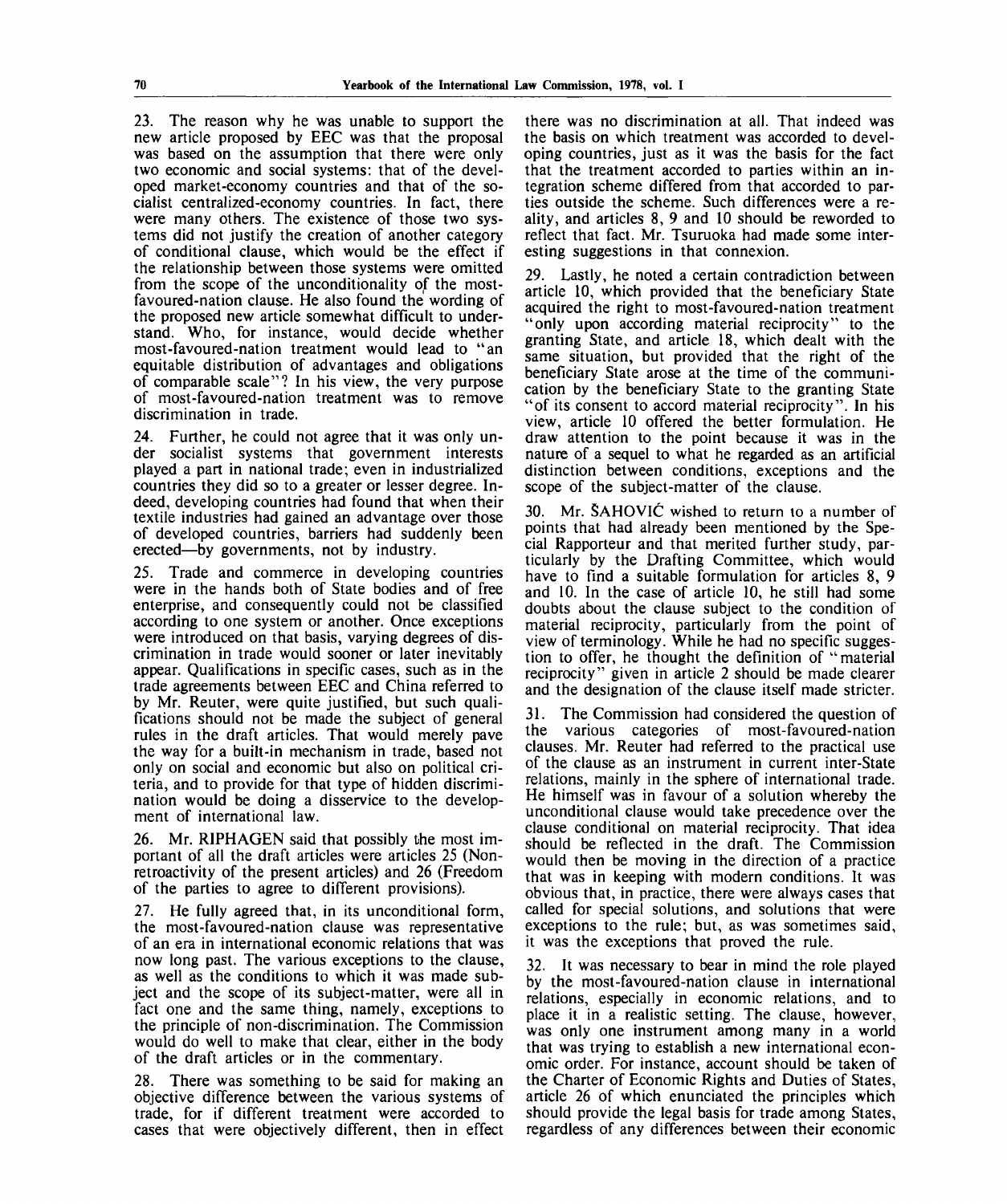systems. He therefore had some doubts as to the content of article 10 *bis,* in which it seemed that EEC had attempted to formulate a saving clause that would provide a solution to the problems faced by States with different economic and social systems. Incidentally, the Government of Hungary had commented that the clause conditional on material reciprocity applied only in certain non-commercial fields and that application of that clause under trade agreements might give rise to discrimination (A/CN.4/308 and Add.l and Add.l/Corr.l, sect. A). The clause was thus under attack from both sides.

33. In his opinion, the solution would be to make the formulation of article 10 more explicit, so as to express the Commission's intention more clearly, but without changing the general tenor of the article.

34. Sir Francis VALLAT recalled that at the 1379th meeting of the Commission he had commented that:

Mr. Ushakov was apparently seeking a form of absolute purity, and absolute purity was rarely fruitful. If the most-favourednation clause were to be defined according to the very strict interpretation given by Mr. Ushakov, very few States would be likely to accept the draft articles as a convention. The Commission would thus be accomplishing very pure, but unfortunately altogether fruitless work.<sup>6</sup>

Those comments had been made in connexion with what had at the time been draft article D, but they were equally applicable to articles 8, 9 and 10, which were concerned with the application of the provisions of the draft and therefore could not be separated from the provisions themselves, in other words, from the draft as a whole.

35. At the twenty-eighth session, he had been virtually alone in expressing such views, but now there were signs that members were becoming conscious of the fact that unduly rigid articles would not meet the needs of the modern world. The Commission must consider the relevance of the draft to the facts of international life, and more particularly of international trade and commerce, as they had developed since the end of the Second World War. The set of articles under study might have been appropriate at the end of the nineteenth century, but with the emergence of trade groupings, which were by no means unique to Europe, the situation was now completely different. It was quite wrong to present the problem purely in terms of EEC, for such a course would blind the Commission to the needs of the vast majority of countries. As was pointed out in the comments by EEC *(ibid.,* sect. C, 6, para. 10), many customs union agreements had been concluded which set aside the most-favoured-nation clause, such as those of the West African Customs Union, CARICOM, the Arab Common Market and the Andean Group, while freetrade areas were excluded from the scope of the clause by many regional groups all over the world such as CACM, EFTA, LAFTA and the New Zealand Australia Free-Trade Area.

36. It was essential to take account of groups of that kind if the draft were to have any bearing on trade relations among the States concerned. In that context, the strict and rigid formulation of articles 8, 9 and 10 was quite inappropriate. The rules they contained were stated as absolutes, almost as if, being derived from the definition of the most-favourednation clause, they were a kind of *jus cogens,* which they certainly were not. Admittedly, the matter might be rectified to some extent by means of escape clauses, but it was not a valid approach to start out with three articles that were intrinsically irrelevant to modern commercial life and then, in effect, to indicate to the majority of States that they could contract out of the articles if they considered them unacceptable.

37. Part of the difficulty was that the Commission was dealing with the problem of interpreting a particular kind of clause contained in a large number of treaties and it could not take into account the context, the object and purpose of the particular treaty and all the other elements that must affect interpretation. The task was not a hopeless one, but every effort should be made to avoid the trap of undue rigidity and, what was worse, a rigidity which, in the case of articles 8, 9 and 10, also suffered from its own inbuilt ambiguity. In explaining the meaning of the terms "conditional" and "unconditional", the Special Rapporteur had very properly distinguished between a condition that was part of the content of treaty provision and a condition that brought that provision into operation. If it was true that articles 8, 9 and 10 were concerned with the content of the provision and not with the condition that might bring that provision into operation, the articles should be formulated more clearly. Some form of aid to interpretation was also required; otherwise, it would be very difficult to distinguish in a given case between something that was an integral part of a treaty provision and something that brought that provision into operation.

38. Obviously, the new article proposed by EEC *(ibid.,* para. 15) was not drafted in the kind of language normally employed by the Commission. Nevertheless, very careful consideration should be given to including in the draft a provision that expressed the idea contained in the EEC proposal. He agreed with Mr. Reuter's comments concerning the proposed article 10 *bis.* The Commission was faced with a problem of very wide interest that merited examination in connexion with articles 8, 9 and 10, which, it should be emphasized, had to be considered in relation to the remainder of the draft.

39. Mr. SCHWEBEL fully agreed that the set of articles should endeavour to grapple with reality. Accordingly, despite drafting that was not altogether clear or felicitous, the article proposed by EEC could not, from the standpoint of its substance, be dismissed lightly. From the time of Aristotle, it had been recognized that equality among unequals was inequitable. As Mr. Reuter had rightly pointed out, the matter was of universal concern, and not simply one

*Yearbook... 1976,* vol. I, p. 105, para. 33.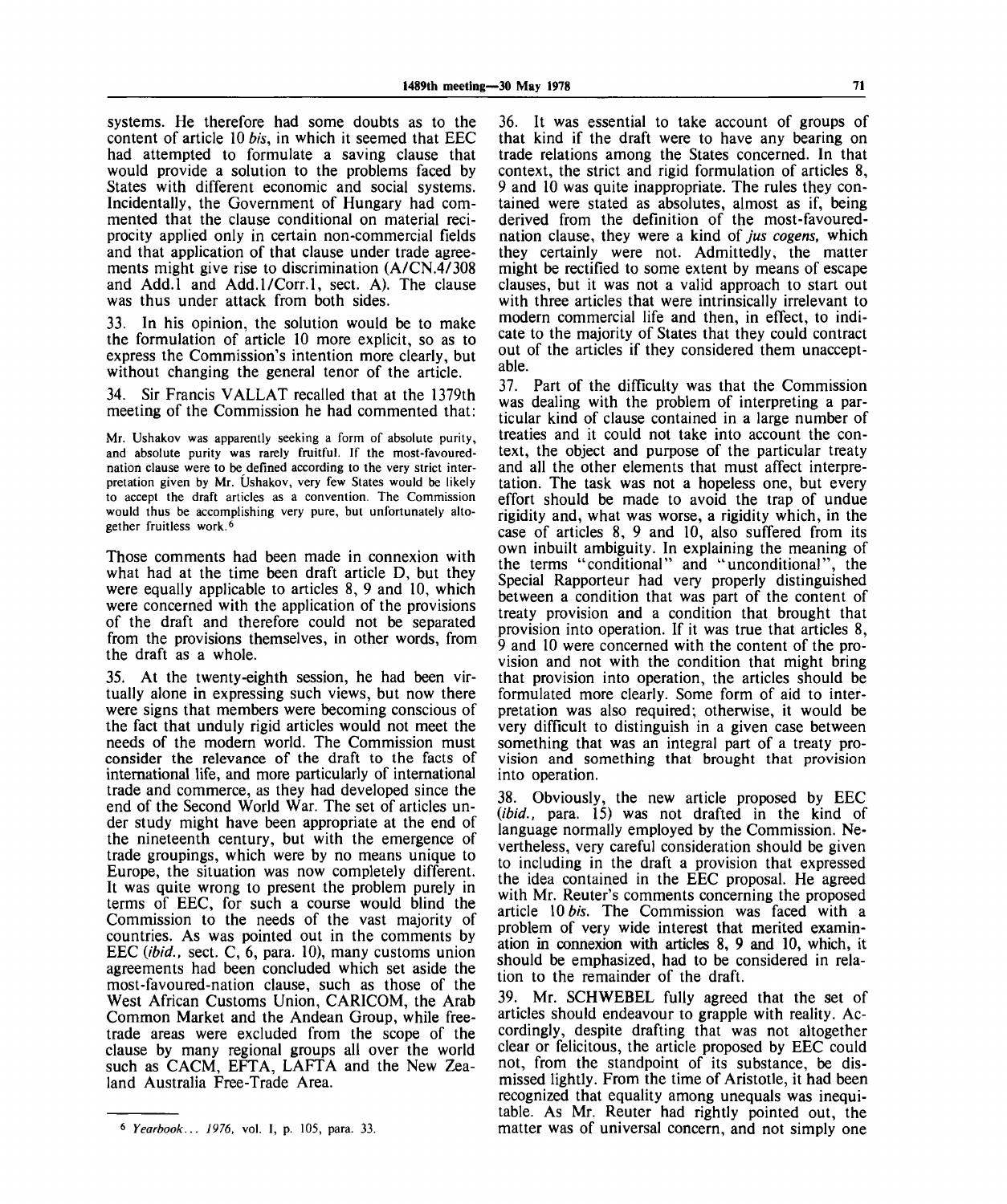of East-West concern. However, the Commission could not ignore the fact that there were differences in the responsiveness of market-economy countries and countries with a centrally planned economy to most-favoured-nation provisions in the trade sphere. For example, unlike the case of market-economy countries, imports into countries with a centrally planned economy did not respond to reductions in tariffs. Mr. Njenga had been right to emphasize that the matter was one of degree and that the countries of the modern world often had mixed economies, but differences of degree could have a very substantial effect on reality—reality which had to be properly assessed by the Commission. In short, he shared the approach taken by Mr. Reuter, Mr. Riphagen and Sir Francis Vallat. The draft must cope with a very real problem but he did not think that any member of the Commission had as yet established in optimum fashion the way in which that to be done.

40. Mr. VEROSTA, referring to Mr. Jagota's remark that several unions or groupings of States had recently been established in Asia, said that it would be interesting for the Commission to see the text of the agreements in question in order to decide whether they constituted exceptions or conditions of material reciprocity. In any event, the Commission should mention those groupings in the commentary; otherwise, it might be accused of failing to take account of the most recent developments.

41. Mr. USHAKOV (Special Rapporteur) said that there seemed to be some confusion about the scope of article 8. For example, he had difficulty in understanding why Mr. Reuter found it unacceptable. Article 8 merely stated that a treaty between States could contain either an unconditional clause or a conditional clause. That was a matter of fact. The article enabled a State to insert in a clause any condition of reciprocity it wished, in which case the clause would be conditonal. In its commentary, however, the Commission had noted that conditional clauses no longer existed in the contemporary world. It was possible, however, that that statement might be somewhat exaggerated and that some treaties, such as those to which Mr. Jagota had referred, in fact contained conditional clauses.

42. The question of treaties concluded between countries with different economic systems had also been raised. The point to be decided was whether there were conditional clauses in treaties between the socialist countries of eastern Europe and the capitalist countries. Although that was a possiblity, there certainly were not any such clauses in the agreements concluded by the Soviet Union and the capitalist countries, in which the most-favoured-nation clause was always granted without conditions and without compensation. The idea that had served as a basis for the draft had been that clauses conditional on material reciprocity sometimes existed, for example, in the sphere of diplomatic and consular relations. That did not mean, however, that States could not conclude agreements containing conditional clauses: they were quite free to do so.

43. It would not be easy to draft a text that took account of the very rare cases in which the conditional clause required certain compensation for the grant of most-favoured-nation treatment. The Commission had not ruled out such cases, since article 8 contained the proviso " unless that treaty otherwise provides or the parties otherwise agree". In the belief that conditional clauses no longer existed or were extremely rare, the Commission had considered it unnecessary to draft a special article on the operation or application of such clauses. It would of course be possible to come back to that question, although, in its commentary, the Commission had unanimously agreed that only unconditional clauses or clauses conditional on material reciprocity were now in use. It might be possible to find a more appropriate way in which to express the idea of material reciprocity, but in economic relations such reciprocity was practically impossible; it existed only in diplomatic relations or private law relations.

44. The ideas on which articles 8, 9 and 10 were based were perfectly clear and should not give rise to any objections. It would of course be possible to improve the wording, and he would welcome any suggestion for that purpose.

45. Mr. SUCHARITKUL, referring to the discussion on article 10 *bis* proposed by EEC, said that the countries of Asia, for example, were endeavouring to promote economic co-operation by establishing regional groupings, but that they had discovered that the operation of the most-favoured-nation clause was an obstacle to such co-operation. Perhaps one way out of the difficulty was that proposed in article 26 of the draft, namely, the so-called freedom to contract. In fact, however, it was frequently difficult to bring negotiations to a successful conclusion, since the other party or parties wanted to continue to enjoy the benefit of most-favoured-nation treatment, at the expense of the particular group of developing countries. Reference had already been made to wider cooperation throughout Asia, the context of ESCAP, in the areas of trade, commerce and the exchange of goods and services, and to the fact that such specialized treatment should be excluded from existing most-favoured-nation clauses.

46. Mr. Jagota had aptly observed at the previous meeting that a country might belong to more than one regional grouping. Thailand, for instance, belonged not only to ASEAN, the members of which had the same social and economic structure, but also to the Committee for Co-ordination of Investigations of the Lower Mekong Basin, which consisted of Thailand, the Lao People's Democratic Republic, Viet Nam and Democratic Kampuchea, whose resumed participation in the Committee was awaited. It was a local geographical grouping, but the social and economic structure of Thailand was different from that of the other members. The aims of such groupings went beyond the matters dealt with in articles 22 and 23, namely, frontier traffic and the rights and facilities extended to a land-locked State. The countries of Asia wanted to be able to develop their economies in